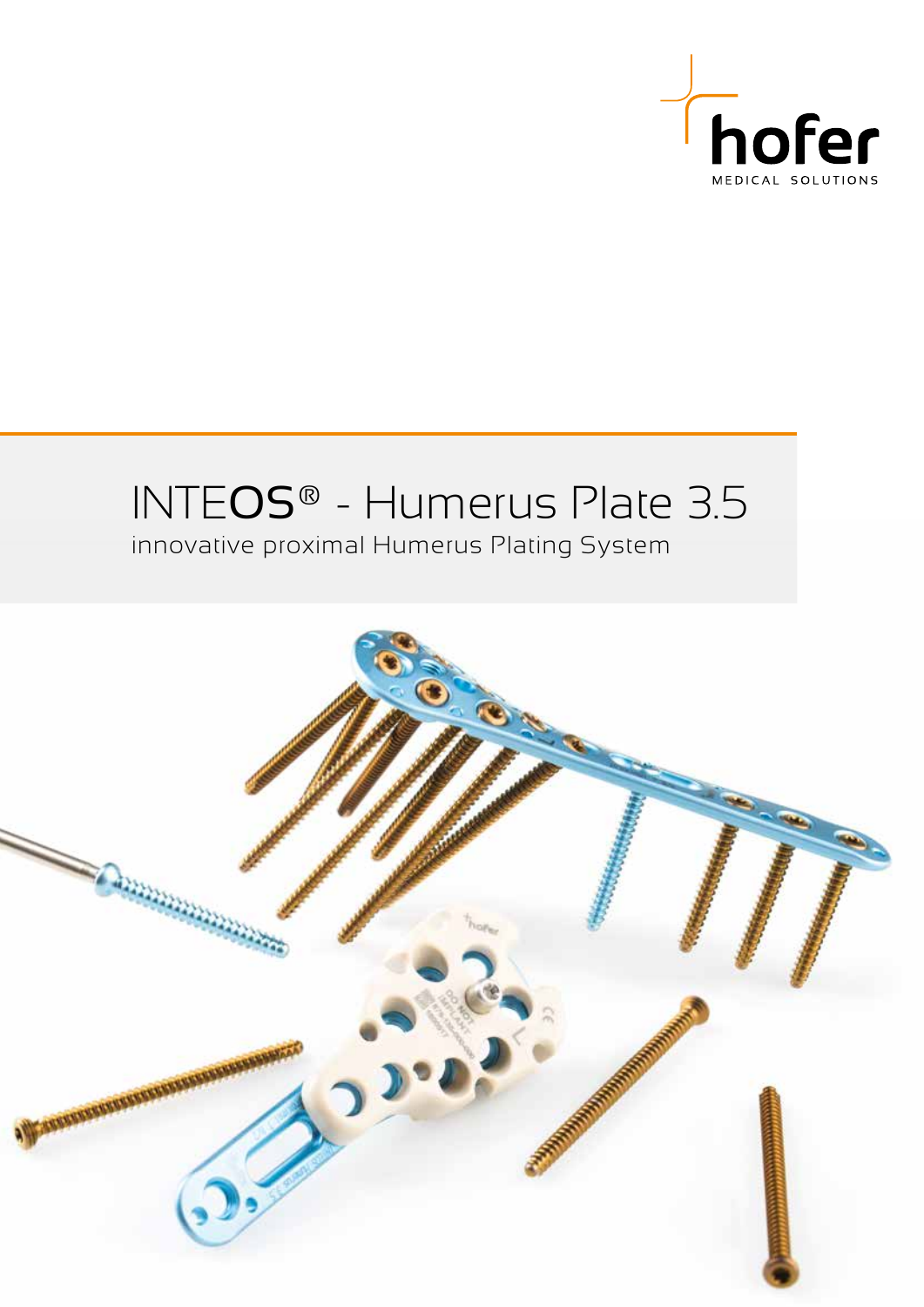

# **Advantages** of the INTEOS® Humerus Plate 3.5 prox.

**The INTEOS® Humerus Plate 3.5 prox. of Hofer-medical is characterized by its easy implantation technique as a result of pre-angled holes. Fixed-angle & multidirectional implantation techniques are as standard.**

**The INTEOS® Humerus Plate 3.5 prox. fulfills the high ESS requirements of Hofer-medical.**



Plate features

- Anatomically shaped plating system for the right and left humerus bone
- Orientation of the plate position nearby the sulcus bicipitalis for easy re-alignment of the fracture
- Pre-angulated holes with guided insertion device and optimized screw orientation
- Screw pairs crossed over one another ensure simultaneous higher resistance against misplacement of the head fragment and minimized risk of the screw moving into the joint
- Possibility of individual screw placement without the help of the guided insertion device but still with high angle flexibility
- Slimmer distal end of the plate for lower alteration of the deltoid muscle

### Screw features

- Rounded screw head
- Non-invasive screw tip
- "Stick fit" the stable connection between screw driver and screw
- ForceDrive 10

Fixed-angle and multidirectional functionality as a result of the INTEOS® Small Fragment System standard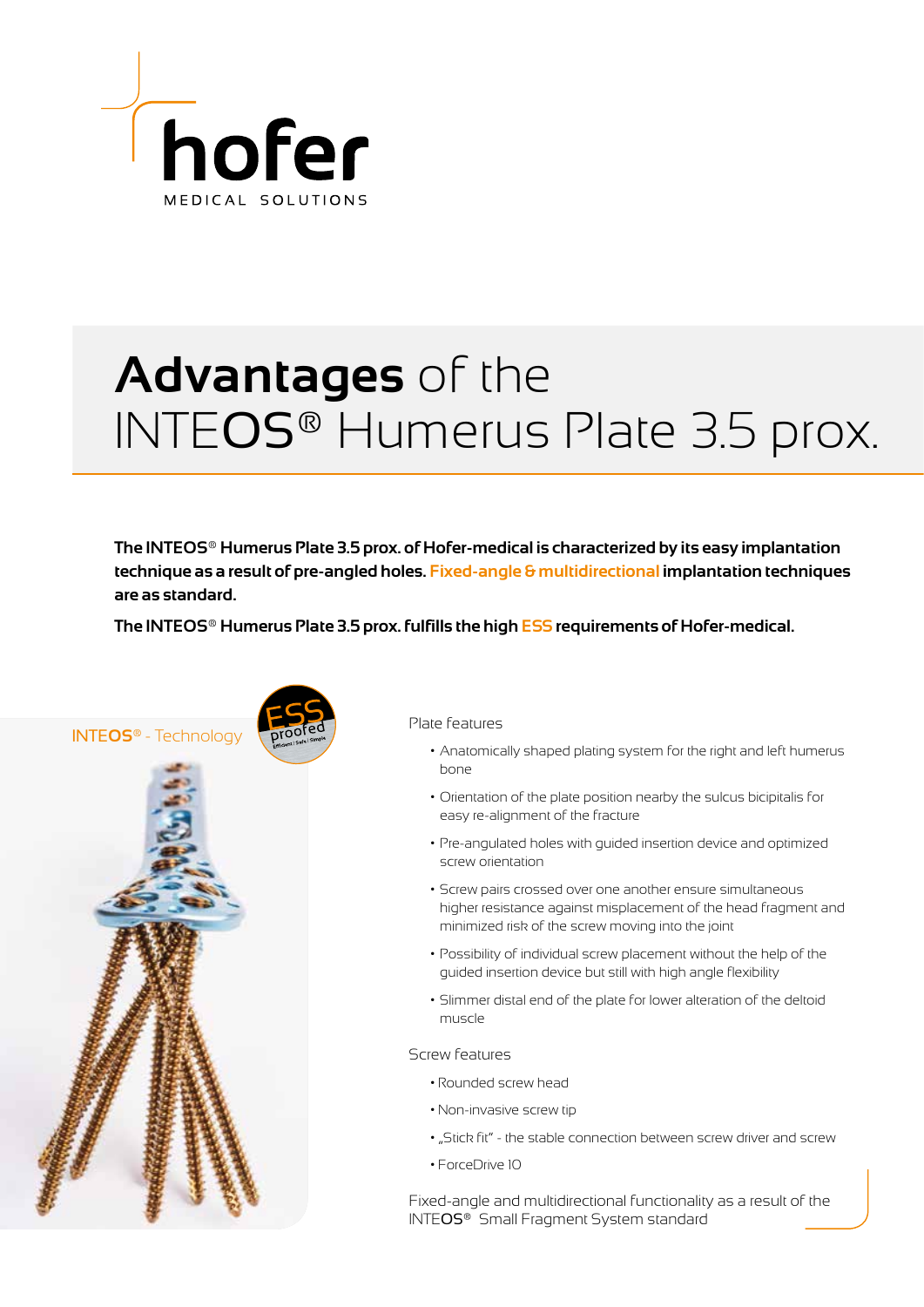



**Exact anatomical fit with manadatory definition of the side**



**Increased stability of the system due to improved placement of the screws**



**Innovative screw placement for safe support of the joint**